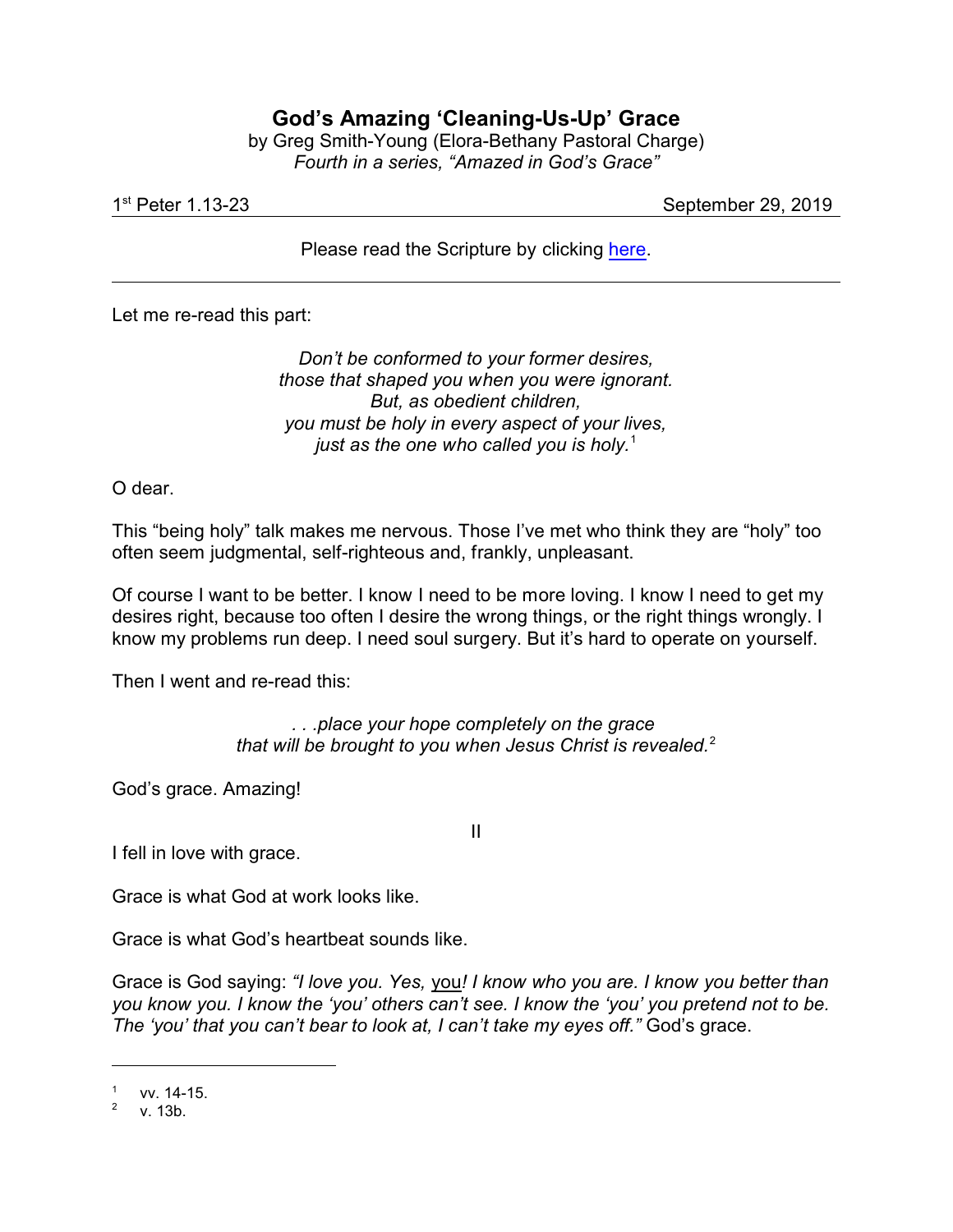*"I see your fear, your insecurity, your anger, your shame, your guilt. I see your hatreds, your prejudices, your abuses, your un-kindness, your un-love. I see your injuries weeping, your heart hardened. I see the sharpened quills that cover you, and I embrace you."* God's grace.

Grace is God — perfectly good, perfectly pure, perfectly righteous, perfectly holy insisting on being with you. Grace is God — un-spoil-able, un-tarnish-able, un-breakable — refusing anything less than becoming spoiled, tarnished, and broken for you.

Despite my worst efforts, grace is God refusing to let me go. And you. And everyone.

III

I want to celebrate God's grace. These past weeks I've been zooming in on different ways God's grace moves. $^3$  I hope this helps you love God more strongly, thank God more extravagantly, and rest your trust in God more deeply.

I've talked about how God finds you. It's like you're stuck in a storm, trapped in the darkness; stuck in harmful desires, trapped in hurtful thoughts; stuck in your pain, trapped in guilt or shame. Jesus is your light, who comes into your darkness. Jesus is your rescue, who frees you from your trap. Jesus relentlessly finds you, God's "going out to get us in" grace.

Jesus, who is perfect love, carried the cross of our hatred. Jesus, who gives life, carried the condemnation of our death. So he carries you with him into God's household, God's family. Jesus carries you! The effort is not yours. The initiative is not yours. You just trust. That's faith. Trust him, and know you are safe.

Immediately when Jesus carries you in, you already belong. No need to prove yourself; Jesus is your proof. No need to give anything; Jesus has given everything. No need to worry anymore; Jesus is your assurance. God's "making us right" grace.

Immediately when Jesus carries you in, you become something new. It's like you are born all over again, a new creation! He begins new life in you: life abundant, life now and life forever. God's "starting us fresh" grace.

All amazing!

Describing grace in this way does not mean God's grace is segregated into different parts. It's like if I sat down and analysed my wife's love for me. I could describe how she showed love when we were first dating, then after we married, then today. I could detail the particulars of her love when we are on an adventure, then when we are cleaning up the yard, then when we are having a romantic dinner, then when we are in an argument. All this might be informative. No matter how good my description though, or how poorly done, it must not distract from the main point. It's her who loves me, her who acts with love. She is a unity. She is one lover, who loves with one love. So with gratefulness, I love her even more.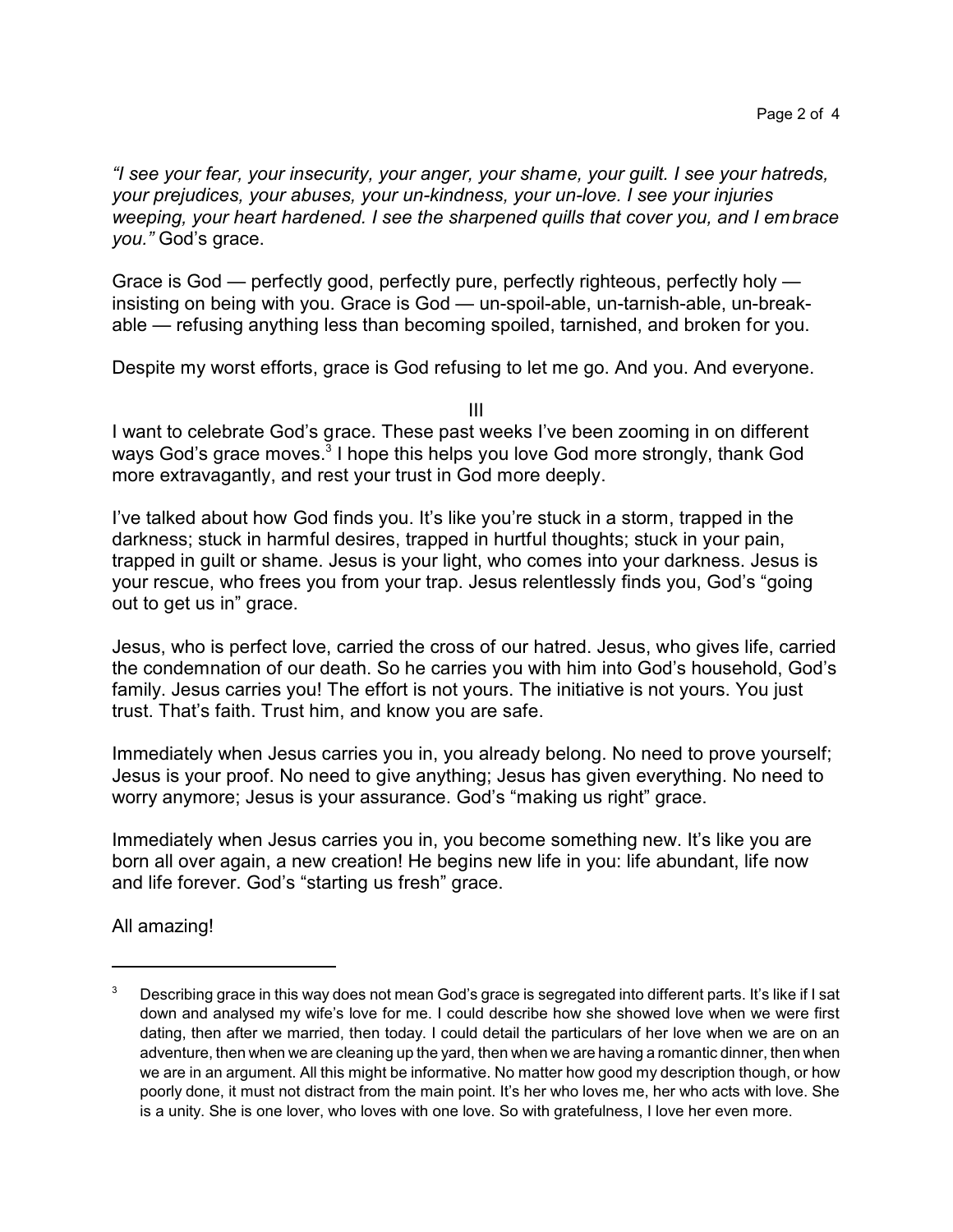IV

Then, God starts cleaning you up.

I put it this way last week. We are safe inside the house, but we're so used to the storm, we do not know to take our boots off. We are used to the dark; we have no clue how lights work. We are used to being wounded; we do not know how to be well. We are used to beating each other up; we do not know how to sit at the table together.

Remember what I read?

## *Don't be conformed to your former desires, those that shaped you when you were ignorant.*<sup>4</sup>

In other words, don't keep fitting to your in-the-dark, in-the-storm ways. We're freed from that. $5$ 

> *. . . you must be holy in every aspect of your lives, just as the one who called you is holy.*<sup>6</sup>

"Being holy," is learning to live free, like Jesus.

Here's good news. You can!

More good news. It's not a do-it-yourself project.

Remember?

*. . . place your hope completely on the grace brought to you . . .* 

They call this "sanctifying" grace. God is making you holy, making you like Jesus. God is growing your love for God. God is teaching you to act with love for others, your neighbours, your enemies. God is shaping you into a caregiver for God's creation.

Amazing grace!

 $\vee$ 

In the novel *The Shack*, Mack is a mess. He's broken by grief, tormented by injustice, consumed with guilt.

Then he has a profound experience of God. We're left unsure what to make of it, just that it was real.

<sup>4</sup> v. 14 (Common English Bible).

<sup>5</sup> v. 18.

<sup>6</sup> v. 15.